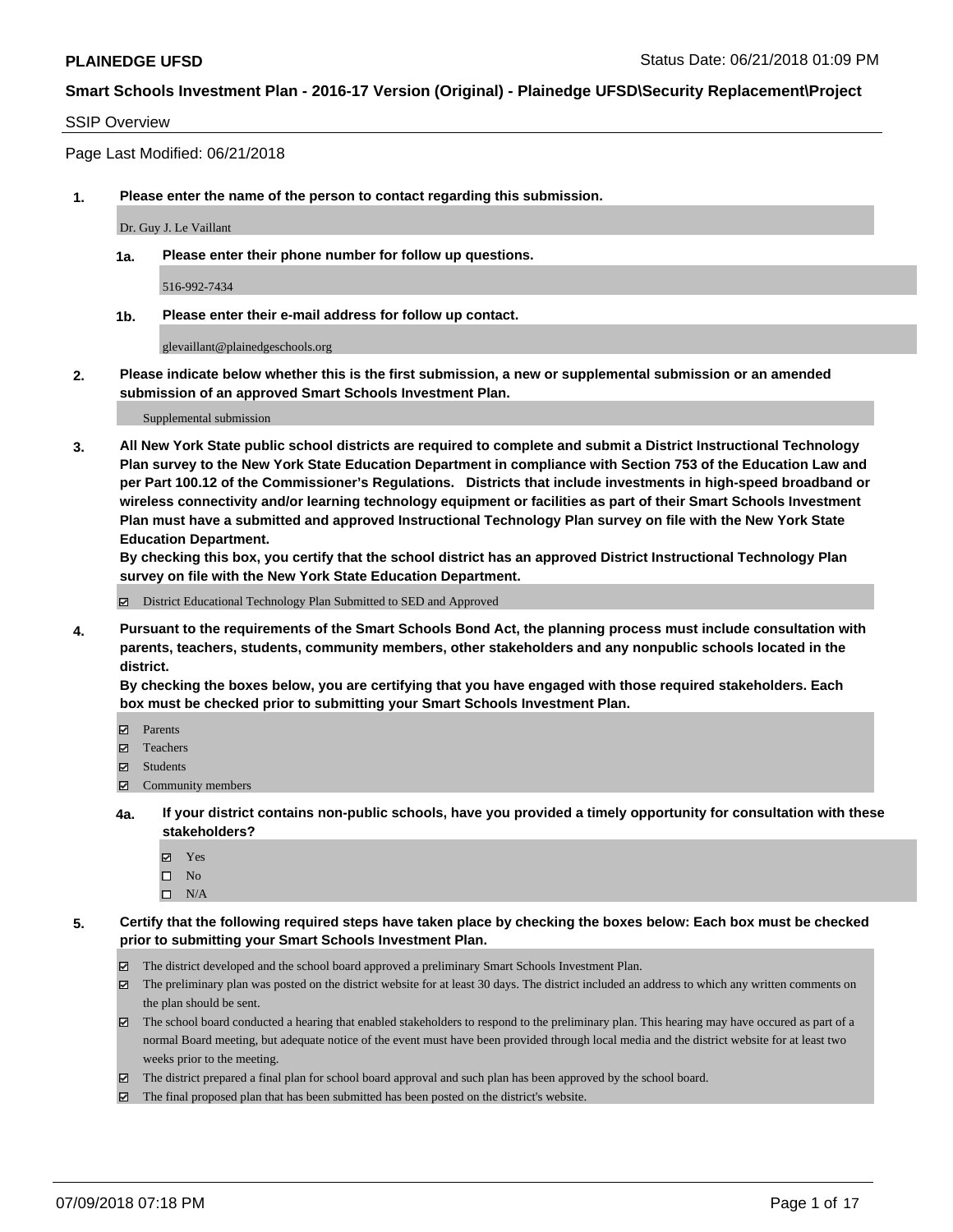### SSIP Overview

Page Last Modified: 06/21/2018

**5a. Please upload the proposed Smart Schools Investment Plan (SSIP) that was posted on the district's website, along with any supporting materials. Note that this should be different than your recently submitted Educational Technology Survey. The Final SSIP, as approved by the School Board, should also be posted on the website and remain there during the course of the projects contained therein.**

Smart Schools Investment Plan 2017-2018.pdf

**5b. Enter the webpage address where the final Smart Schools Investment Plan is posted. The Plan should remain posted for the life of the included projects.**

http://bit.ly/PSDSSBA

**6. Please enter an estimate of the total number of students and staff that will benefit from this Smart Schools Investment Plan based on the cumulative projects submitted to date.**

3,632

**7. An LEA/School District may partner with one or more other LEA/School Districts to form a consortium to pool Smart Schools Bond Act funds for a project that meets all other Smart School Bond Act requirements. Each school district participating in the consortium will need to file an approved Smart Schools Investment Plan for the project and submit a signed Memorandum of Understanding that sets forth the details of the consortium including the roles of each respective district.**

 $\Box$  The district plans to participate in a consortium to partner with other school district(s) to implement a Smart Schools project.

#### **8. Please enter the name and 6-digit SED Code for each LEA/School District participating in the Consortium.**

| <b>Partner LEA/District</b> | <b>ISED BEDS Code</b> |
|-----------------------------|-----------------------|
| (No Response)               | (No Response)         |

#### **9. Please upload a signed Memorandum of Understanding with all of the participating Consortium partners.**

(No Response)

### **10. Your district's Smart Schools Bond Act Allocation is:**

\$1,693,869

**11.** Enter the budget sub-allocations by category that you are submitting for approval at this time. If you are not budgeting SSBA funds for a category, please enter 0 (zero.) If the value entered is \$0, you will not be required to complete that survey question.

|                                              | Sub-<br>Allocations |
|----------------------------------------------|---------------------|
| <b>School Connectivity</b>                   | $\mathbf 0$         |
| <b>Connectivity Projects for Communities</b> | $\Omega$            |
| Classroom Technology                         | $\mathbf 0$         |
| Pre-Kindergarten Classrooms                  | $\overline{0}$      |
| Replace Transportable Classrooms             | $\Omega$            |
| <b>High-Tech Security Features</b>           | 199,538             |
| Totals:                                      | 199,538             |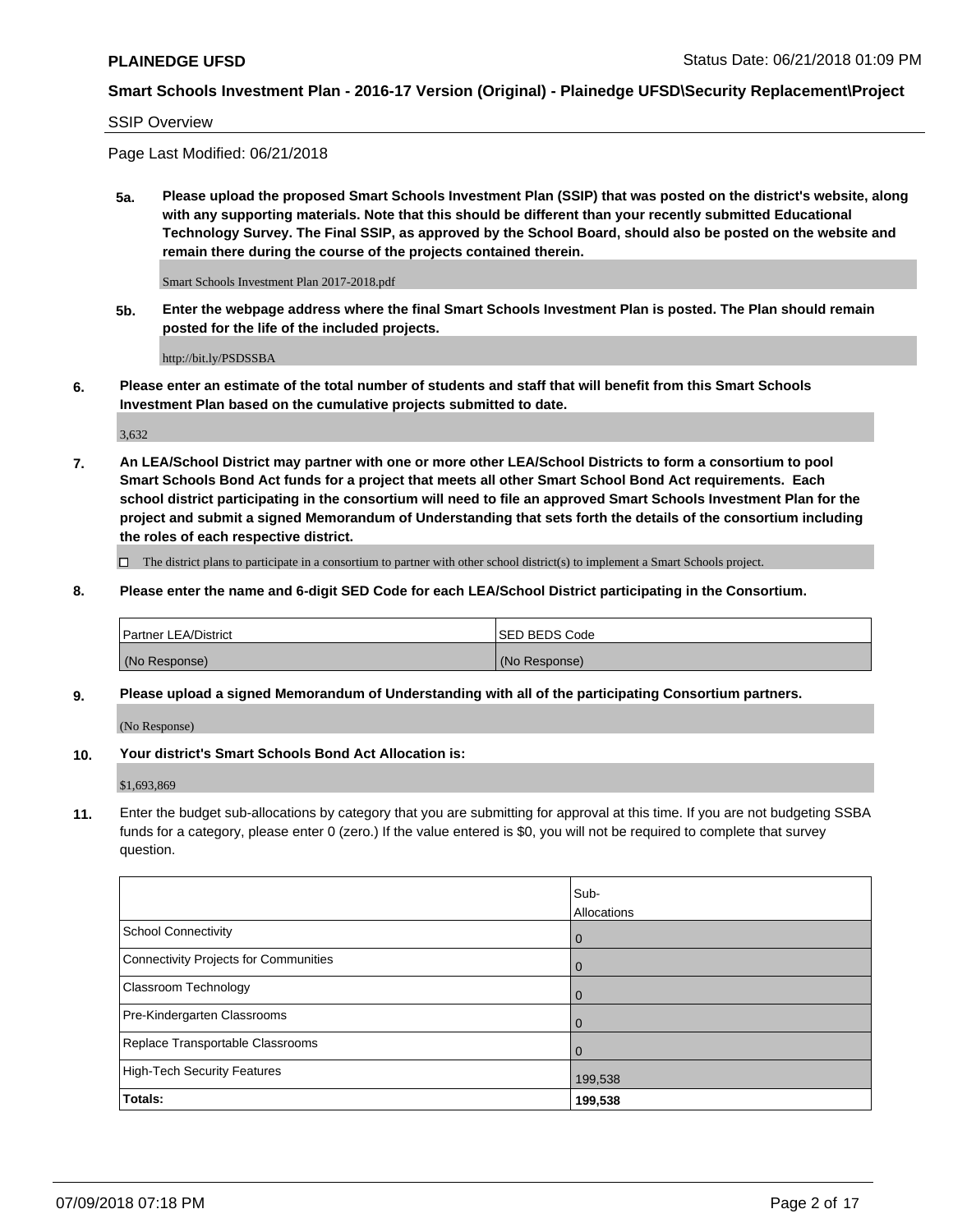### School Connectivity

Page Last Modified: 06/21/2018

- **1. In order for students and faculty to receive the maximum benefit from the technology made available under the Smart Schools Bond Act, their school buildings must possess sufficient connectivity infrastructure to ensure that devices can be used during the school day. Smart Schools Investment Plans must demonstrate that:**
	- **• sufficient infrastructure that meets the Federal Communications Commission's 100 Mbps per 1,000 students standard currently exists in the buildings where new devices will be deployed, or**
	- **• is a planned use of a portion of Smart Schools Bond Act funds, or**
	- **• is under development through another funding source.**

**Smart Schools Bond Act funds used for technology infrastructure or classroom technology investments must increase the number of school buildings that meet or exceed the minimum speed standard of 100 Mbps per 1,000 students and staff within 12 months. This standard may be met on either a contracted 24/7 firm service or a "burstable" capability. If the standard is met under the burstable criteria, it must be:**

**1. Specifically codified in a service contract with a provider, and**

**2. Guaranteed to be available to all students and devices as needed, particularly during periods of high demand, such as computer-based testing (CBT) periods.**

**Please describe how your district already meets or is planning to meet this standard within 12 months of plan submission.**

(No Response)

- **1a. If a district believes that it will be impossible to meet this standard within 12 months, it may apply for a waiver of this requirement, as described on the Smart Schools website. The waiver must be filed and approved by SED prior to submitting this survey.**
	- By checking this box, you are certifying that the school district has an approved waiver of this requirement on file with the New York State Education Department.
- **2.** Connectivity Speed Calculator **(Required)**

|                         | l Number of<br><b>Students</b> | Multiply by<br>100 Kbps | Divide by 1000 Current Speed<br>to Convert to<br>Required<br>l Speed in Mb | lin Mb           | Expected<br>Speed to be<br>Attained Within Required<br>12 Months | <b>Expected Date</b><br><b>When</b><br>Speed Will be<br>l Met |
|-------------------------|--------------------------------|-------------------------|----------------------------------------------------------------------------|------------------|------------------------------------------------------------------|---------------------------------------------------------------|
| <b>Calculated Speed</b> | (No<br>Response)               | (No Response)           | (No<br>Response)                                                           | (No<br>Response) | (No<br>Response)                                                 | l (No<br>Response)                                            |

**3. Describe how you intend to use Smart Schools Bond Act funds for high-speed broadband and/or wireless connectivity projects in school buildings.**

(No Response)

**4. Describe the linkage between the district's District Instructional Technology Plan and the proposed projects. (There should be a link between your response to this question and your response to Question 1 in Part E. Curriculum and Instruction "What are the district's plans to use digital connectivity and technology to improve teaching and learning?)**

(No Response)

**5. If the district wishes to have students and staff access the Internet from wireless devices within the school building, or in close proximity to it, it must first ensure that it has a robust Wi-Fi network in place that has sufficient bandwidth to meet user demand.**

**Please describe how you have quantified this demand and how you plan to meet this demand.**

(No Response)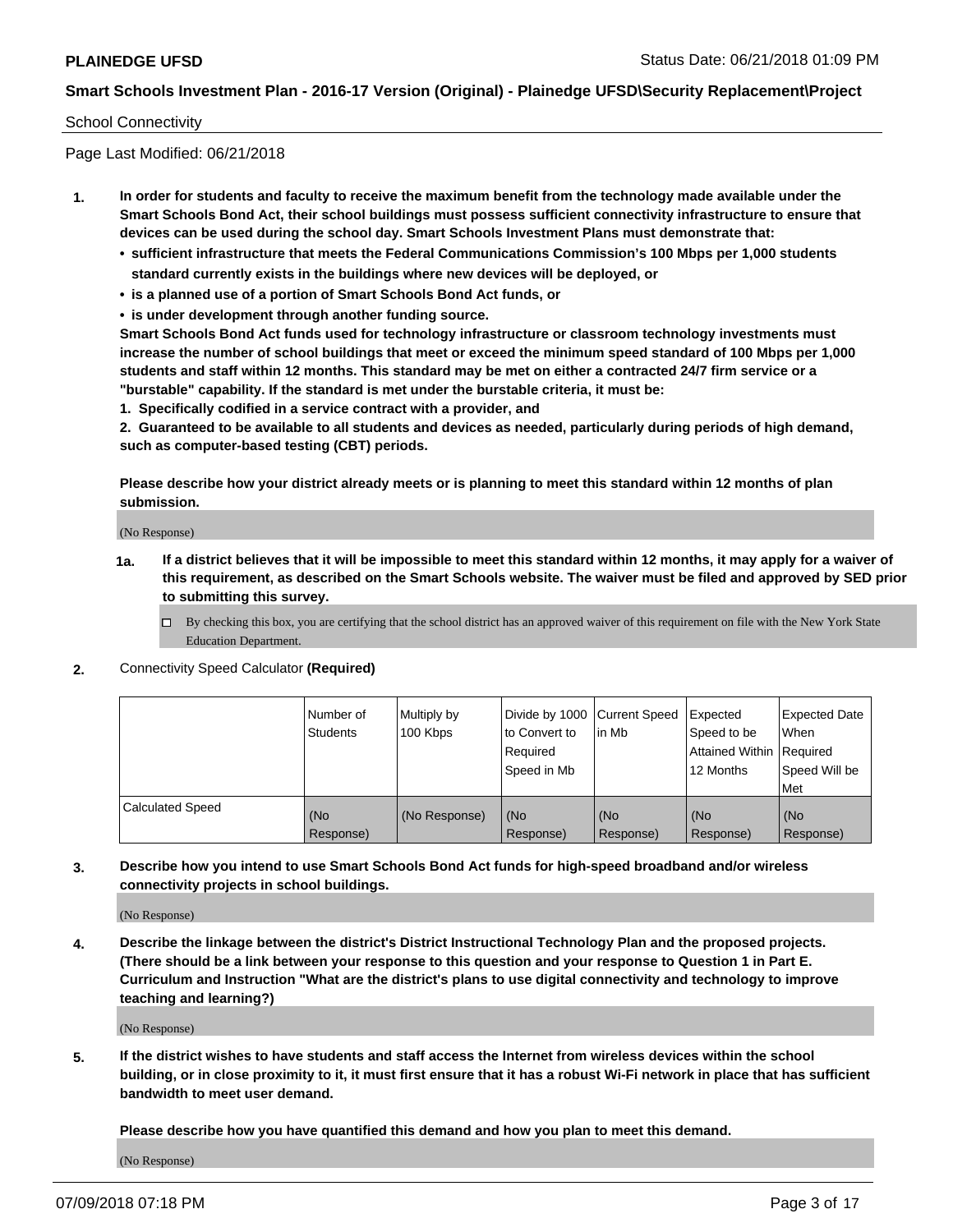### School Connectivity

Page Last Modified: 06/21/2018

**6. As indicated on Page 5 of the guidance, the Office of Facilities Planning will have to conduct a preliminary review of all capital projects, including connectivity projects.**

**Please indicate on a separate row each project number given to you by the Office of Facilities Planning.**

| Project Number |  |
|----------------|--|
| (No Response)  |  |

**7. Certain high-tech security and connectivity infrastructure projects may be eligible for an expedited review process as determined by the Office of Facilities Planning.**

#### **Was your project deemed eligible for streamlined review?**

(No Response)

#### **8. Include the name and license number of the architect or engineer of record.**

| Name          | License Number |
|---------------|----------------|
| (No Response) | (No Response)  |

**9.** If you are submitting an allocation for **School Connectivity** complete this table.

**Note that the calculated Total at the bottom of the table must equal the Total allocation for this category that you entered in the SSIP Overview overall budget.** 

|                                            | Sub-          |
|--------------------------------------------|---------------|
|                                            | Allocation    |
| Network/Access Costs                       | (No Response) |
| Outside Plant Costs                        | (No Response) |
| School Internal Connections and Components | (No Response) |
| Professional Services                      | (No Response) |
| Testing                                    | (No Response) |
| <b>Other Upfront Costs</b>                 | (No Response) |
| <b>Other Costs</b>                         | (No Response) |
| Totals:                                    | 0             |

**10. Please detail the type, quantity, per unit cost and total cost of the eligible items under each sub-category. This is especially important for any expenditures listed under the "Other" category. All expenditures must be eligible for tax-exempt financing to be reimbursed through the SSBA. Sufficient detail must be provided so that we can verify this is the case. If you have any questions, please contact us directly through smartschools@nysed.gov. NOTE: Wireless Access Points should be included in this category, not under Classroom Educational Technology, except those that will be loaned/purchased for nonpublic schools.**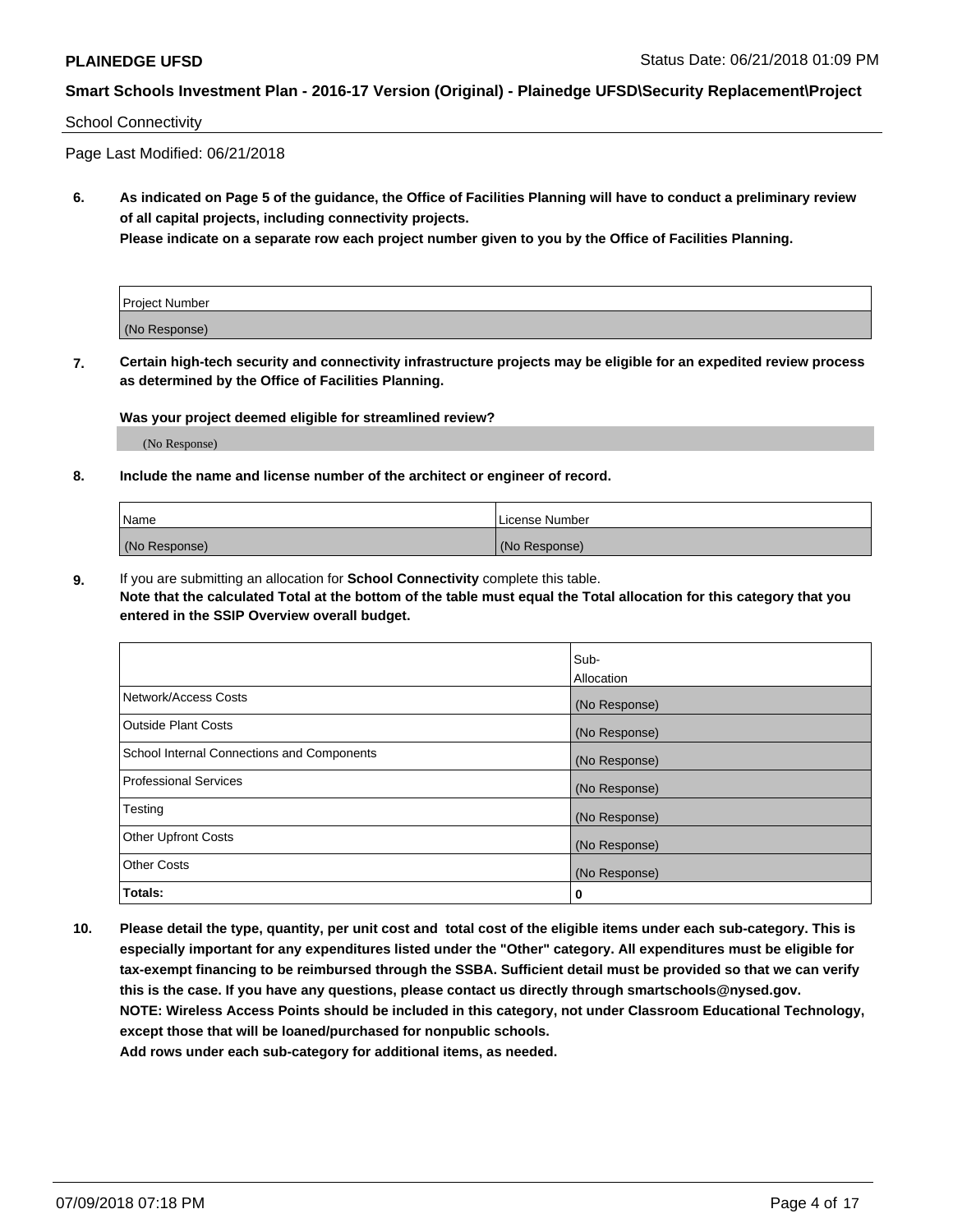# School Connectivity

Page Last Modified: 06/21/2018

| Select the allowable expenditure | Item to be purchased | Quantity      | Cost per Item | <b>Total Cost</b> |
|----------------------------------|----------------------|---------------|---------------|-------------------|
| type.                            |                      |               |               |                   |
| Repeat to add another item under |                      |               |               |                   |
| each type.                       |                      |               |               |                   |
| (No Response)                    | (No Response)        | (No Response) | (No Response) | (No Response)     |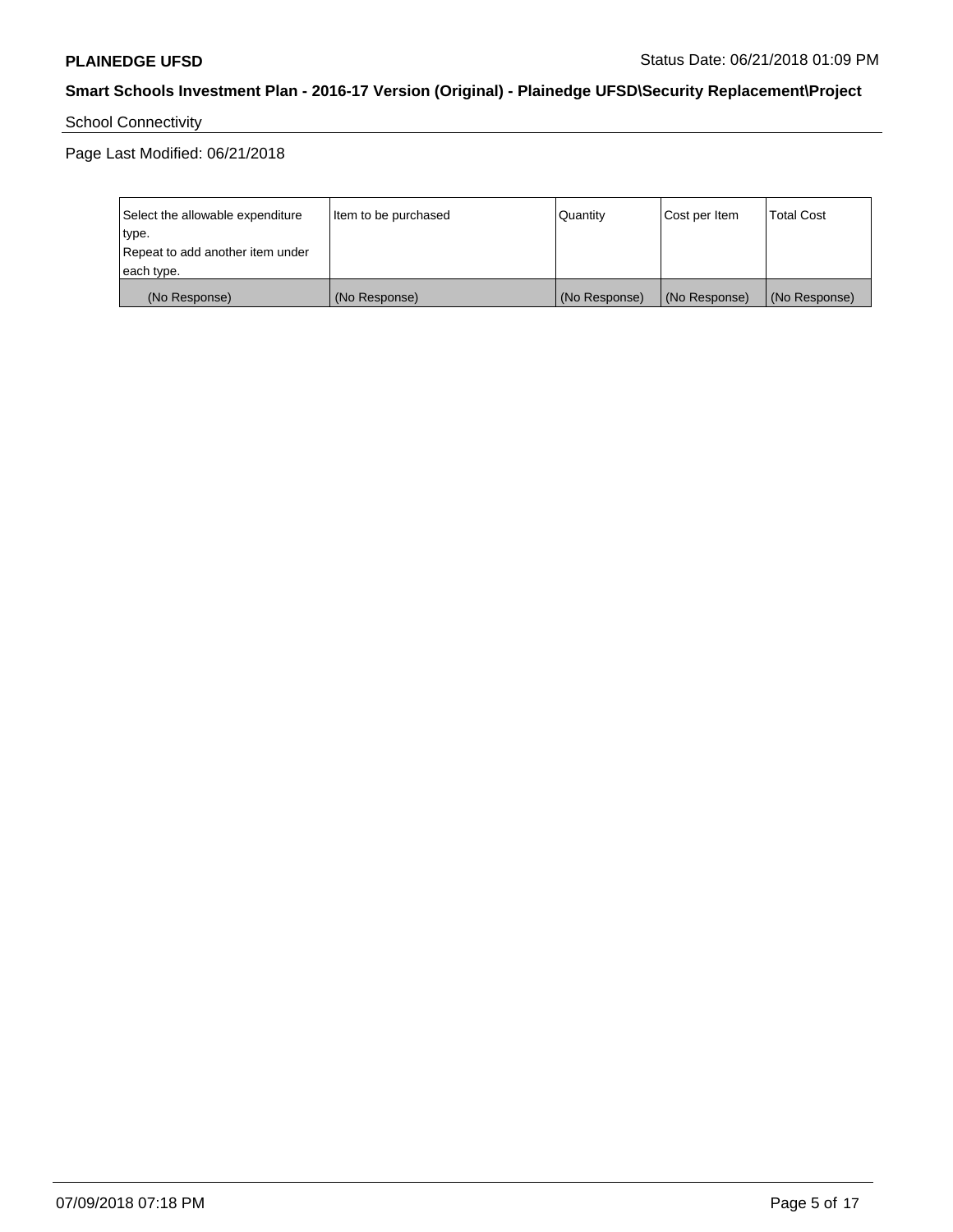Community Connectivity (Broadband and Wireless)

Page Last Modified: 03/29/2018

**1. Describe how you intend to use Smart Schools Bond Act funds for high-speed broadband and/or wireless connectivity projects in the community.**

(No Response)

**2. Please describe how the proposed project(s) will promote student achievement and increase student and/or staff access to the Internet in a manner that enhances student learning and/or instruction outside of the school day and/or school building.**

(No Response)

**3. Community connectivity projects must comply with all the necessary local building codes and regulations (building and related permits are not required prior to plan submission).**

 $\Box$  I certify that we will comply with all the necessary local building codes and regulations.

**4. Please describe the physical location of the proposed investment.**

(No Response)

**5. Please provide the initial list of partners participating in the Community Connectivity Broadband Project, along with their Federal Tax Identification (Employer Identification) number.**

| <b>Project Partners</b> | Federal ID#   |
|-------------------------|---------------|
| (No Response)           | (No Response) |

**6.** If you are submitting an allocation for **Community Connectivity**, complete this table. **Note that the calculated Total at the bottom of the table must equal the Total allocation for this category that you entered in the SSIP Overview overall budget.**

|                                    | Sub-Allocation |
|------------------------------------|----------------|
| Network/Access Costs               | (No Response)  |
| Outside Plant Costs                | (No Response)  |
| <b>Tower Costs</b>                 | (No Response)  |
| <b>Customer Premises Equipment</b> | (No Response)  |
| <b>Professional Services</b>       | (No Response)  |
| Testing                            | (No Response)  |
| Other Upfront Costs                | (No Response)  |
| <b>Other Costs</b>                 | (No Response)  |
| Totals:                            | 0              |

**7. Please detail the type, quantity, per unit cost and total cost of the eligible items under each sub-category. This is especially important for any expenditures listed under the "Other" category. All expenditures must be capital-bond eligible to be reimbursed through the SSBA. If you have any questions, please contact us directly through smartschools@nysed.gov.**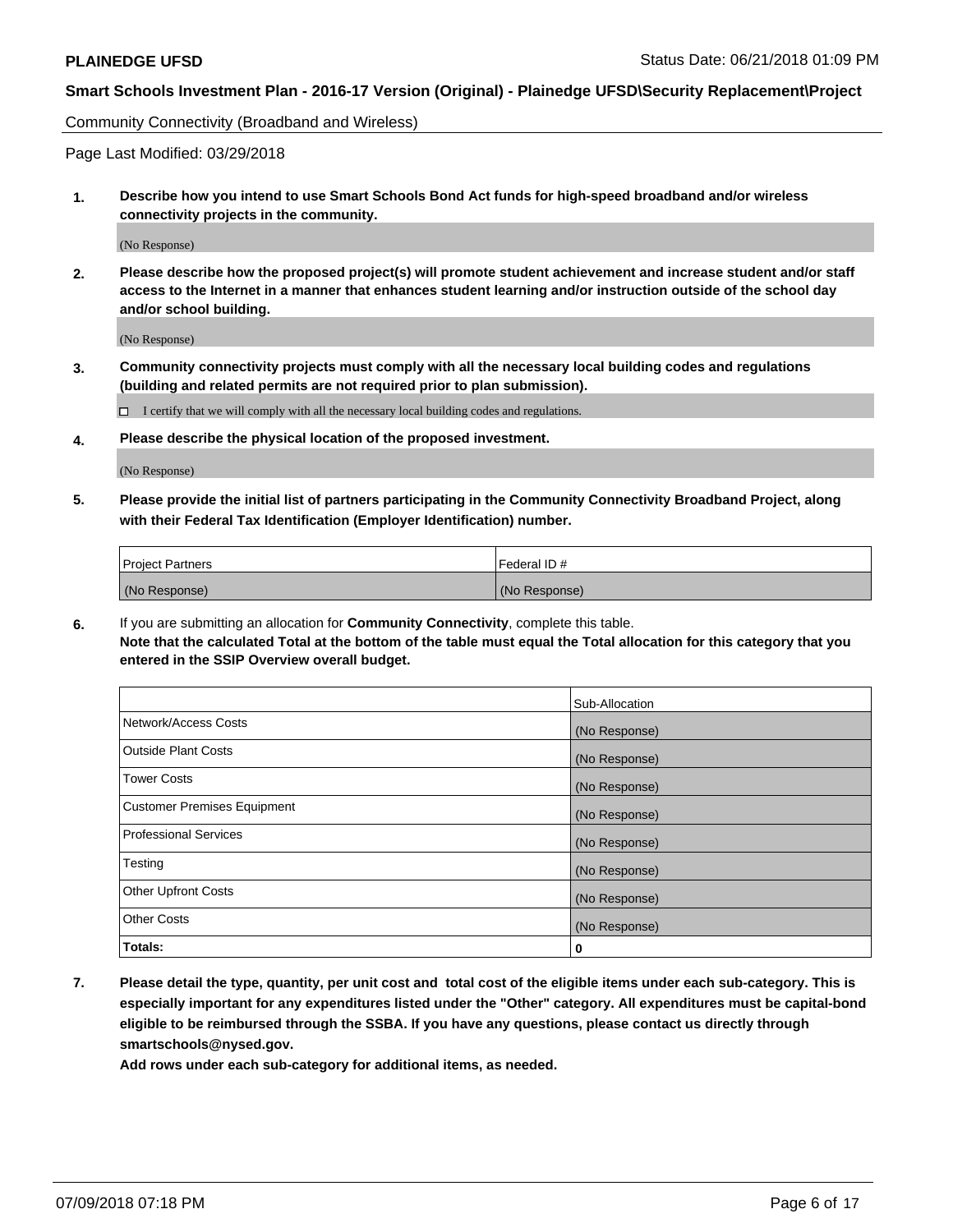Community Connectivity (Broadband and Wireless)

Page Last Modified: 03/29/2018

| Select the allowable expenditure<br>type.<br>Repeat to add another item under | Item to be purchased | Quantity      | Cost per Item | <b>Total Cost</b> |
|-------------------------------------------------------------------------------|----------------------|---------------|---------------|-------------------|
| each type.                                                                    |                      |               |               |                   |
| (No Response)                                                                 | (No Response)        | (No Response) | (No Response) | (No Response)     |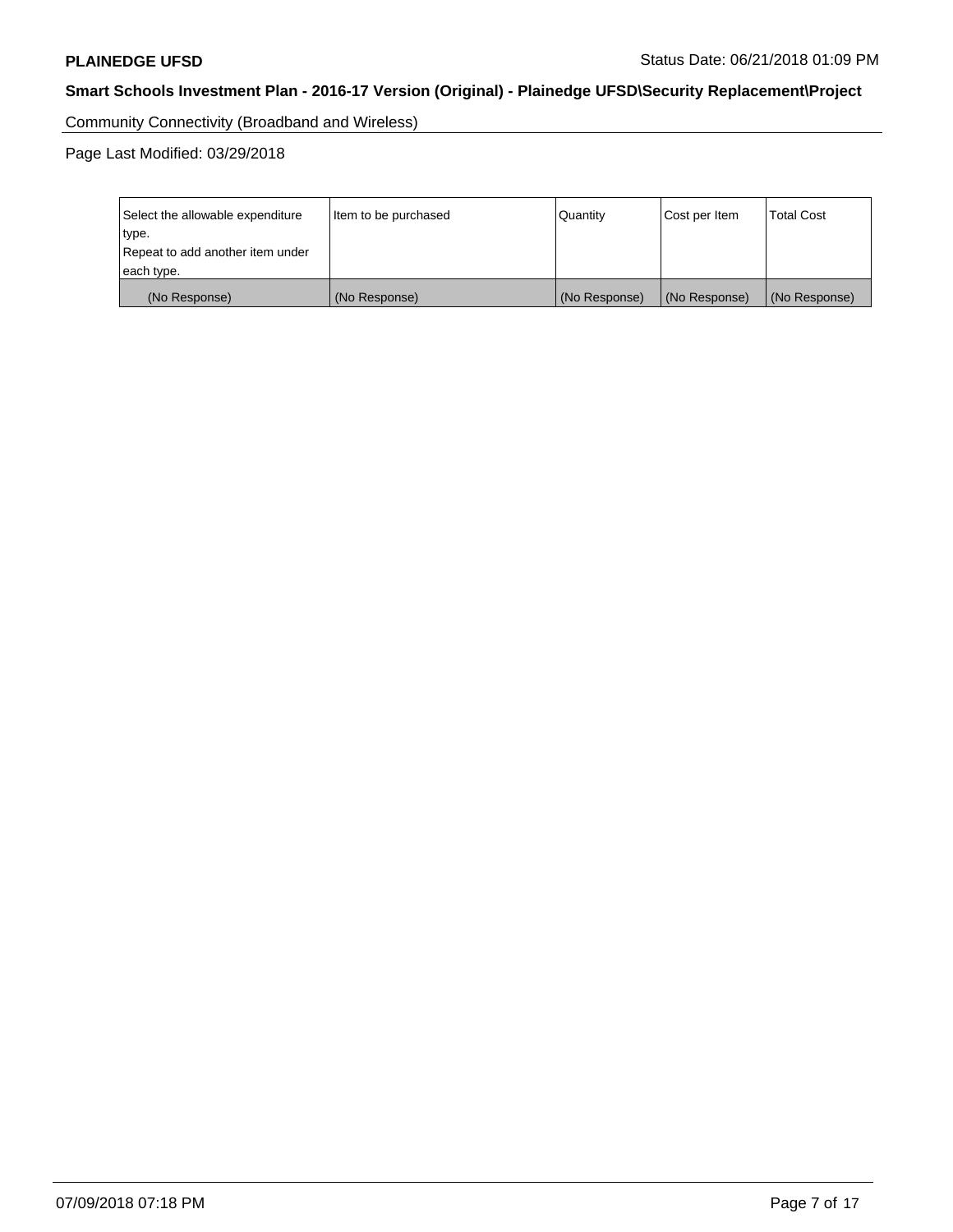### Classroom Learning Technology

Page Last Modified: 03/29/2018

**1. In order for students and faculty to receive the maximum benefit from the technology made available under the Smart Schools Bond Act, their school buildings must possess sufficient connectivity infrastructure to ensure that devices can be used during the school day. Smart Schools Investment Plans must demonstrate that sufficient infrastructure that meets the Federal Communications Commission's 100 Mbps per 1,000 students standard currently exists in the buildings where new devices will be deployed, or is a planned use of a portion of Smart Schools Bond Act funds, or is under development through another funding source.**

**Smart Schools Bond Act funds used for technology infrastructure or classroom technology investments must increase the number of school buildings that meet or exceed the minimum speed standard of 100 Mbps per 1,000 students and staff within 12 months. This standard may be met on either a contracted 24/7 firm service or a "burstable" capability. If the standard is met under the burstable criteria, it must be:**

**1. Specifically codified in a service contract with a provider, and**

**2. Guaranteed to be available to all students and devices as needed, particularly during periods of high demand, such as computer-based testing (CBT) periods.**

**Please describe how your district already meets or is planning to meet this standard within 12 months of plan submission.**

(No Response)

- **1a. If a district believes that it will be impossible to meet this standard within 12 months, it may apply for a waiver of this requirement, as described on the Smart Schools website. The waiver must be filed and approved by SED prior to submitting this survey.**
	- By checking this box, you are certifying that the school district has an approved waiver of this requirement on file with the New York State Education Department.
- **2.** Connectivity Speed Calculator **(Required)**

|                         | Number of<br><b>Students</b> | Multiply by<br>100 Kbps | Divide by 1000 Current Speed<br>to Convert to<br>Required<br>Speed in Mb | l in Mb          | Expected<br>Speed to be<br>Attained Within Required<br>12 Months | Expected Date<br>When<br>Speed Will be<br>Met |
|-------------------------|------------------------------|-------------------------|--------------------------------------------------------------------------|------------------|------------------------------------------------------------------|-----------------------------------------------|
| <b>Calculated Speed</b> | (No<br>Response)             | (No Response)           | (No<br>Response)                                                         | (No<br>Response) | (No<br>Response)                                                 | (No<br>Response)                              |

**3. If the district wishes to have students and staff access the Internet from wireless devices within the school building, or in close proximity to it, it must first ensure that it has a robust Wi-Fi network in place that has sufficient bandwidth to meet user demand.**

**Please describe how you have quantified this demand and how you plan to meet this demand.**

(No Response)

**4. All New York State public school districts are required to complete and submit an Instructional Technology Plan survey to the New York State Education Department in compliance with Section 753 of the Education Law and per Part 100.12 of the Commissioner's Regulations.**

**Districts that include educational technology purchases as part of their Smart Schools Investment Plan must have a submitted and approved Instructional Technology Plan survey on file with the New York State Education Department.**

- By checking this box, you are certifying that the school district has an approved Instructional Technology Plan survey on file with the New York State Education Department.
- **5. Describe the devices you intend to purchase and their compatibility with existing or planned platforms or systems. Specifically address the adequacy of each facility's electrical, HVAC and other infrastructure necessary to install and support the operation of the planned technology.**

(No Response)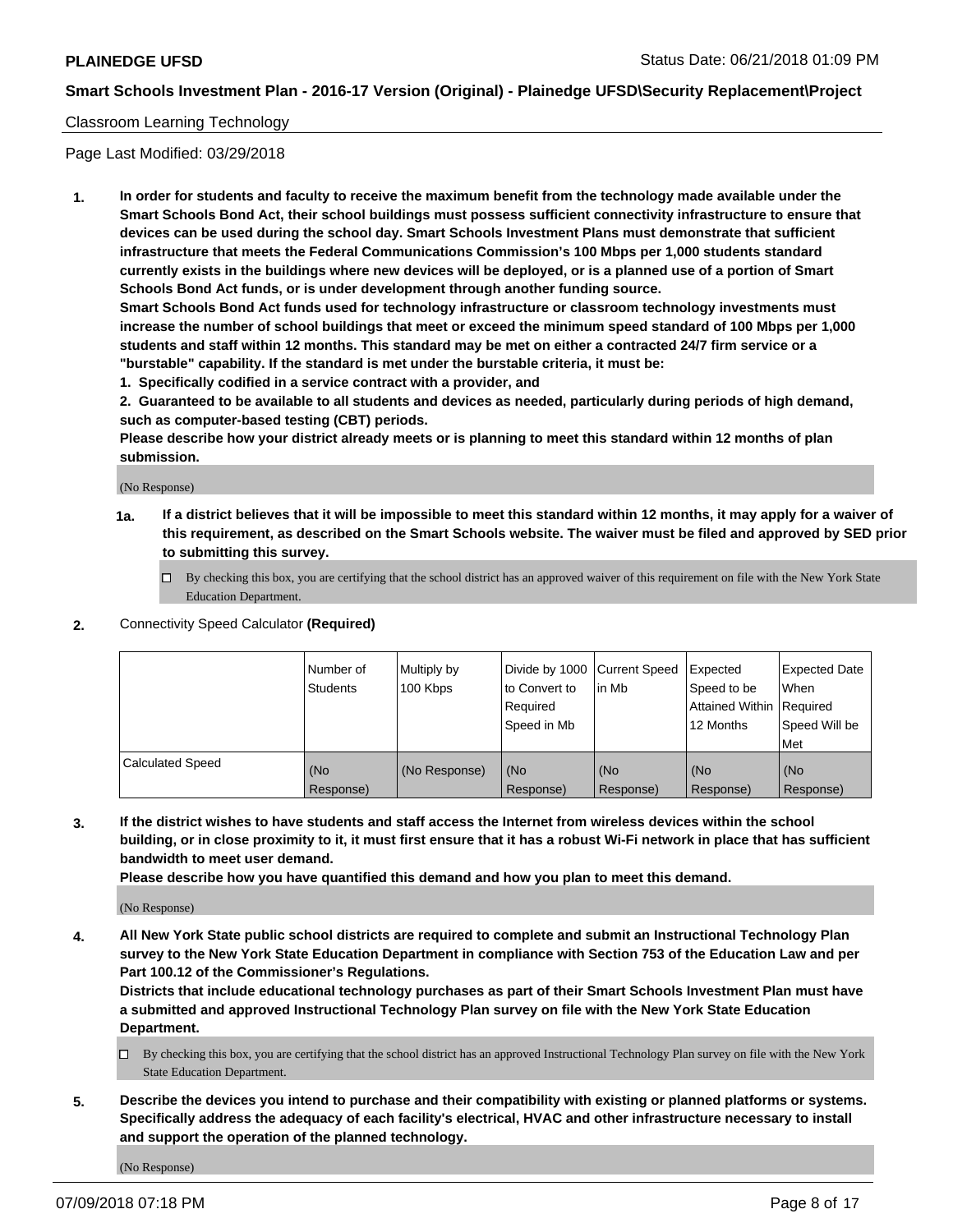#### Classroom Learning Technology

Page Last Modified: 03/29/2018

- **6. Describe how the proposed technology purchases will:**
	- **> enhance differentiated instruction;**
	- **> expand student learning inside and outside the classroom;**
	- **> benefit students with disabilities and English language learners; and**
	- **> contribute to the reduction of other learning gaps that have been identified within the district.**

**The expectation is that districts will place a priority on addressing the needs of students who struggle to succeed in a rigorous curriculum. Responses in this section should specifically address this concern and align with the district's Instructional Technology Plan (in particular Question 2 of E. Curriculum and Instruction: "Does the district's instructional technology plan address the needs of students with disabilities to ensure equitable access to instruction, materials and assessments?" and Question 3 of the same section: "Does the district's instructional technology plan address the provision of assistive technology specifically for students with disabilities to ensure access to and participation in the general curriculum?"**

(No Response)

**7. Where appropriate, describe how the proposed technology purchases will enhance ongoing communication with parents and other stakeholders and help the district facilitate technology-based regional partnerships, including distance learning and other efforts.**

(No Response)

**8. Describe the district's plan to provide professional development to ensure that administrators, teachers and staff can employ the technology purchased to enhance instruction successfully.**

**Note: This response should be aligned and expanded upon in accordance with your district's response to Question 1 of F. Professional Development of your Instructional Technology Plan: "Please provide a summary of professional development offered to teachers and staff, for the time period covered by this plan, to support technology to enhance teaching and learning. Please include topics, audience and method of delivery within your summary."**

(No Response)

- **9. Districts must contact the SUNY/CUNY teacher preparation program that supplies the largest number of the district's new teachers to request advice on innovative uses and best practices at the intersection of pedagogy and educational technology.**
	- $\Box$  By checking this box, you certify that you have contacted the SUNY/CUNY teacher preparation program that supplies the largest number of your new teachers to request advice on these issues.
	- **9a. Please enter the name of the SUNY or CUNY Institution that you contacted.**

(No Response)

**9b. Enter the primary Institution phone number.**

(No Response)

**9c. Enter the name of the contact person with whom you consulted and/or will be collaborating with on innovative uses of technology and best practices.**

(No Response)

**10. A district whose Smart Schools Investment Plan proposes the purchase of technology devices and other hardware must account for nonpublic schools in the district.**

**Are there nonpublic schools within your school district?**

Yes

 $\hfill \square$  No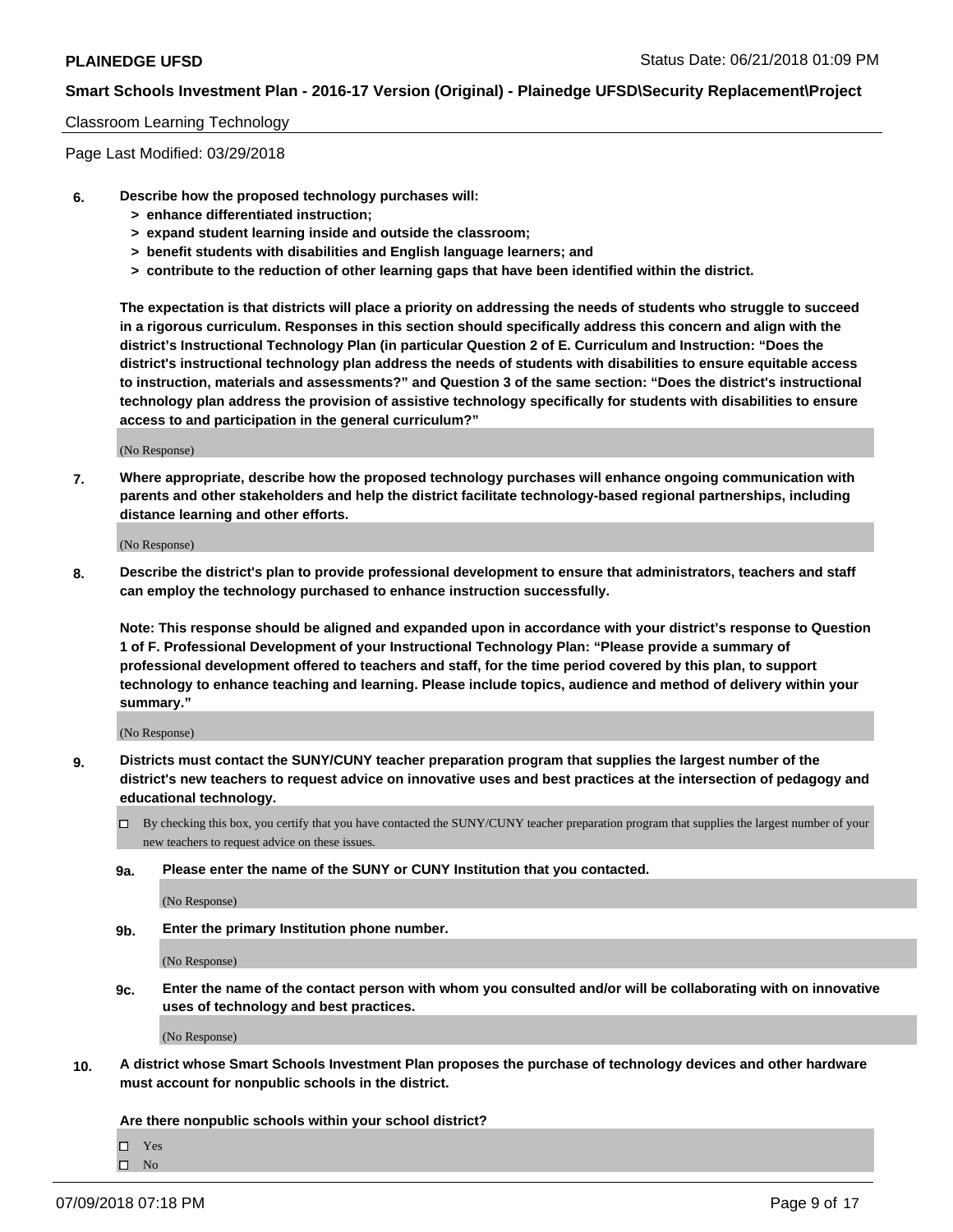### Classroom Learning Technology

Page Last Modified: 03/29/2018

### **11.** Nonpublic Classroom Technology Loan Calculator

The Smart Schools Bond Act provides that any Classroom Learning Technology purchases made using Smart Schools funds shall be lent, upon request, to nonpublic schools in the district. However, no school district shall be required to loan technology in amounts greater than the total obtained and spent on technology pursuant to the Smart Schools Bond Act and the value of such loan may not exceed the total of \$250 multiplied by the nonpublic school enrollment in the base year at the time of enactment.

See: http://www.p12.nysed.gov/mgtserv/smart\_schools/docs/Smart\_Schools\_Bond\_Act\_Guidance\_04.27.15\_Final.pdf.

|                                       | 1. Classroom<br>Technology<br>Sub-allocation | l 2. Public<br>Enrollment<br>$(2014 - 15)$ | l 3. Nonpublic<br>Enrollment<br>(2014-15) | 4. Sum of<br>Public and<br>l Nonpublic<br>Enrollment | l 5. Total Per<br>Pupil Sub-<br>lallocation                                                   | l 6. Total<br>Nonpublic Loan<br>Amount |
|---------------------------------------|----------------------------------------------|--------------------------------------------|-------------------------------------------|------------------------------------------------------|-----------------------------------------------------------------------------------------------|----------------------------------------|
| Calculated Nonpublic Loan<br>l Amount |                                              |                                            |                                           |                                                      | (No Response)   (No Response)   (No Response)   (No Response)   (No Response)   (No Response) |                                        |

**12. To ensure the sustainability of technology purchases made with Smart Schools funds, districts must demonstrate a long-term plan to maintain and replace technology purchases supported by Smart Schools Bond Act funds. This sustainability plan shall demonstrate a district's capacity to support recurring costs of use that are ineligible for Smart Schools Bond Act funding such as device maintenance, technical support, Internet and wireless fees, maintenance of hotspots, staff professional development, building maintenance and the replacement of incidental items. Further, such a sustainability plan shall include a long-term plan for the replacement of purchased devices and equipment at the end of their useful life with other funding sources.**

 $\square$  By checking this box, you certify that the district has a sustainability plan as described above.

**13. Districts must ensure that devices purchased with Smart Schools Bond funds will be distributed, prepared for use, maintained and supported appropriately. Districts must maintain detailed device inventories in accordance with generally accepted accounting principles.**

By checking this box, you certify that the district has a distribution and inventory management plan and system in place.

**14.** If you are submitting an allocation for **Classroom Learning Technology** complete this table.

**Note that the calculated Total at the bottom of the table must equal the Total allocation for this category that you entered in the SSIP Overview overall budget.**

|                          | Sub-Allocation |
|--------------------------|----------------|
| Interactive Whiteboards  | (No Response)  |
| <b>Computer Servers</b>  | (No Response)  |
| <b>Desktop Computers</b> | (No Response)  |
| <b>Laptop Computers</b>  | (No Response)  |
| <b>Tablet Computers</b>  | (No Response)  |
| <b>Other Costs</b>       | (No Response)  |
| Totals:                  | 0              |

**15. Please detail the type, quantity, per unit cost and total cost of the eligible items under each sub-category. This is especially important for any expenditures listed under the "Other" category. All expenditures must be capital-bond eligible to be reimbursed through the SSBA. If you have any questions, please contact us directly through smartschools@nysed.gov.**

**Please specify in the "Item to be Purchased" field which specific expenditures and items are planned to meet the district's nonpublic loan requirement, if applicable.**

**NOTE: Wireless Access Points that will be loaned/purchased for nonpublic schools should ONLY be included in this category, not under School Connectivity, where public school districts would list them.**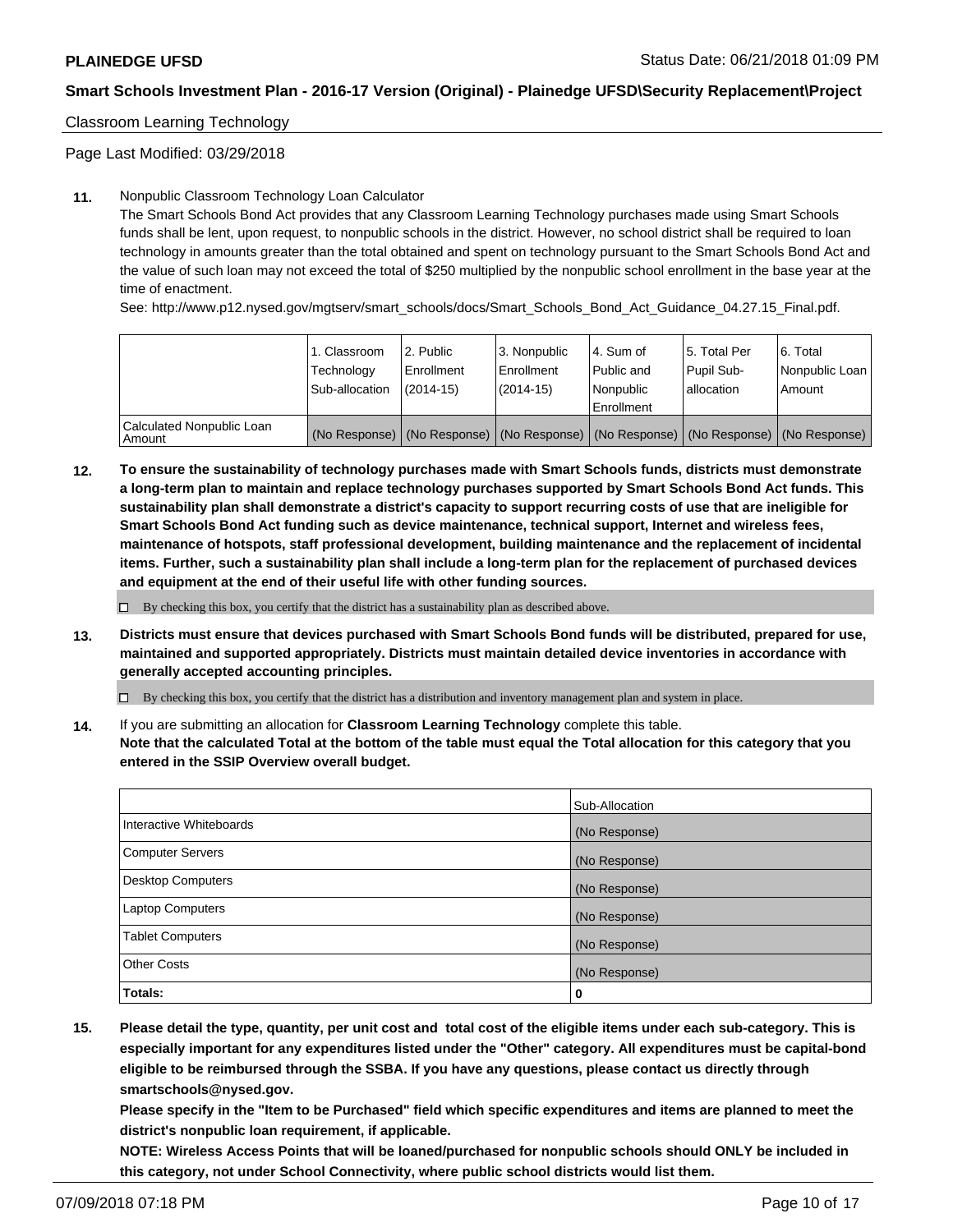Classroom Learning Technology

Page Last Modified: 03/29/2018

| (No Response)                    | (No Response)          | (No Response) | (No Response) | (No Response)     |
|----------------------------------|------------------------|---------------|---------------|-------------------|
| each type.                       |                        |               |               |                   |
| Repeat to add another item under |                        |               |               |                   |
| type.                            |                        |               |               |                   |
| Select the allowable expenditure | I Item to be Purchased | l Quantitv    | Cost per Item | <b>Total Cost</b> |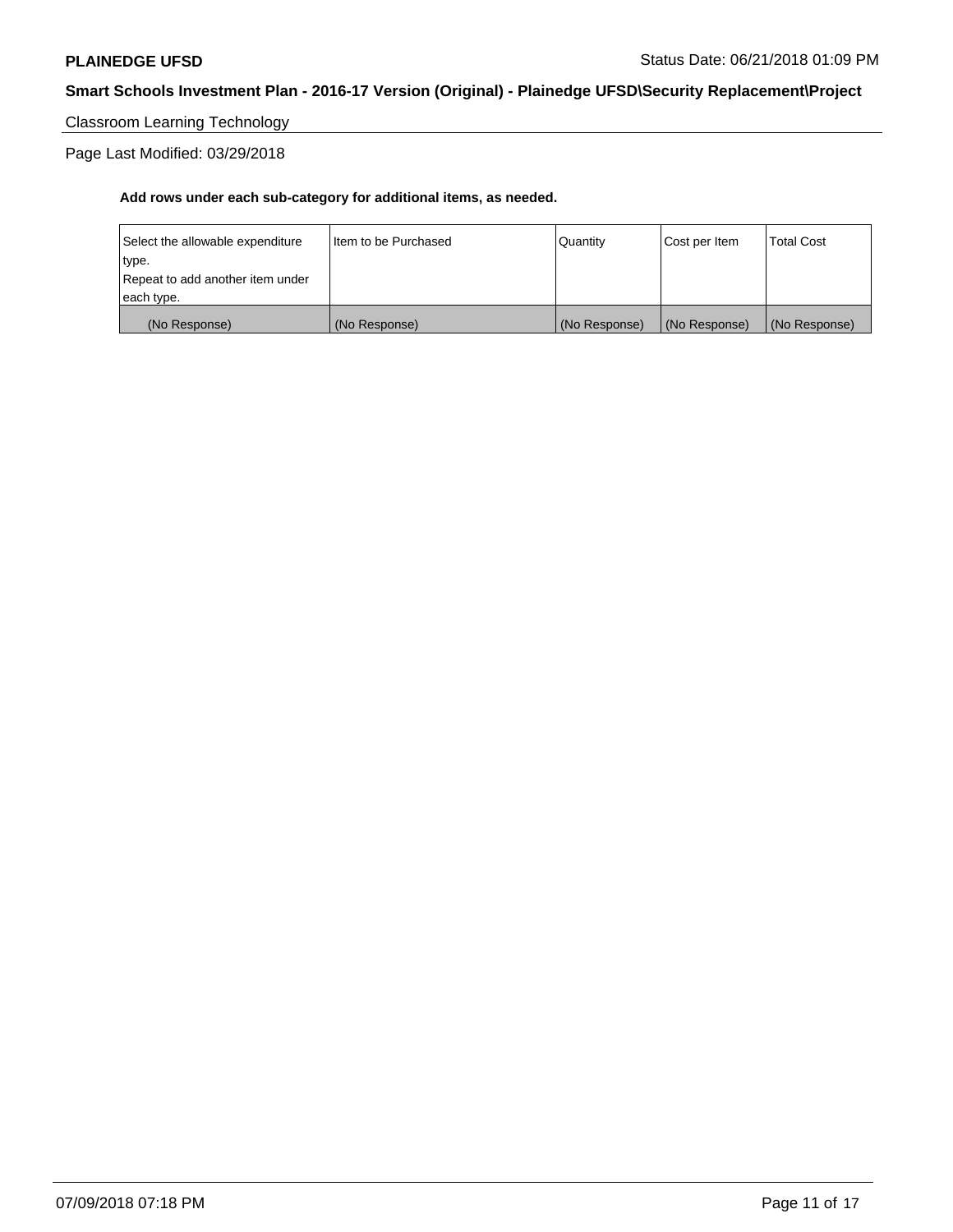### Pre-Kindergarten Classrooms

Page Last Modified: 03/29/2018

**1. Provide information regarding how and where the district is currently serving pre-kindergarten students and justify the need for additional space with enrollment projections over 3 years.**

(No Response)

- **2. Describe the district's plan to construct, enhance or modernize education facilities to accommodate prekindergarten programs. Such plans must include:**
	- **Specific descriptions of what the district intends to do to each space;**
	- **An affirmation that pre-kindergarten classrooms will contain a minimum of 900 square feet per classroom;**
	- **The number of classrooms involved;**
	- **The approximate construction costs per classroom; and**
	- **Confirmation that the space is district-owned or has a long-term lease that exceeds the probable useful life of the improvements.**

(No Response)

**3. Smart Schools Bond Act funds may only be used for capital construction costs. Describe the type and amount of additional funds that will be required to support ineligible ongoing costs (e.g. instruction, supplies) associated with any additional pre-kindergarten classrooms that the district plans to add.**

(No Response)

**4. All plans and specifications for the erection, repair, enlargement or remodeling of school buildings in any public school district in the State must be reviewed and approved by the Commissioner. Districts that plan capital projects using their Smart Schools Bond Act funds will undergo a Preliminary Review Process by the Office of Facilities Planning.**

**Please indicate on a separate row each project number given to you by the Office of Facilities Planning.**

| <b>Project Number</b> |  |
|-----------------------|--|
| (No Response)         |  |

**5.** If you have made an allocation for **Pre-Kindergarten Classrooms,** complete this table.

**Note that the calculated Total at the bottom of the table must equal the Total allocation for this category that you entered in the SSIP Overview overall budget.**

|                                          | Sub-Allocation |
|------------------------------------------|----------------|
| Construct Pre-K Classrooms               | (No Response)  |
| Enhance/Modernize Educational Facilities | (No Response)  |
| Other Costs                              | (No Response)  |
| Totals:                                  | 0              |

**6. Please detail the type, quantity, per unit cost and total cost of the eligible items under each sub-category. This is especially important for any expenditures listed under the "Other" category. All expenditures must be capital-bond eligible to be reimbursed through the SSBA. If you have any questions, please contact us directly through smartschools@nysed.gov.**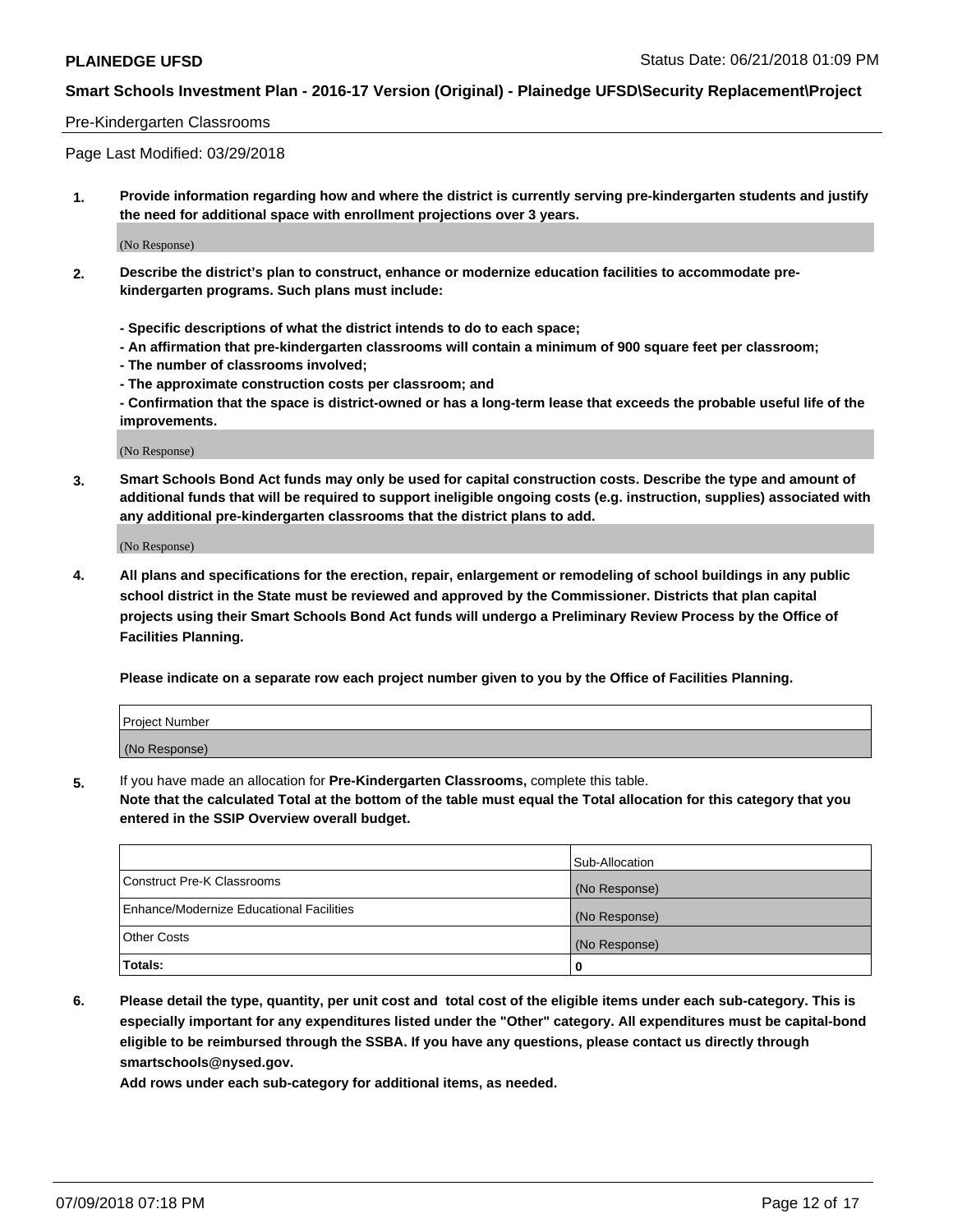# Pre-Kindergarten Classrooms

Page Last Modified: 03/29/2018

| Select the allowable expenditure | Item to be purchased | <b>Quantity</b> | Cost per Item | <b>Total Cost</b> |
|----------------------------------|----------------------|-----------------|---------------|-------------------|
| type.                            |                      |                 |               |                   |
| Repeat to add another item under |                      |                 |               |                   |
| each type.                       |                      |                 |               |                   |
| (No Response)                    | (No Response)        | (No Response)   | (No Response) | (No Response)     |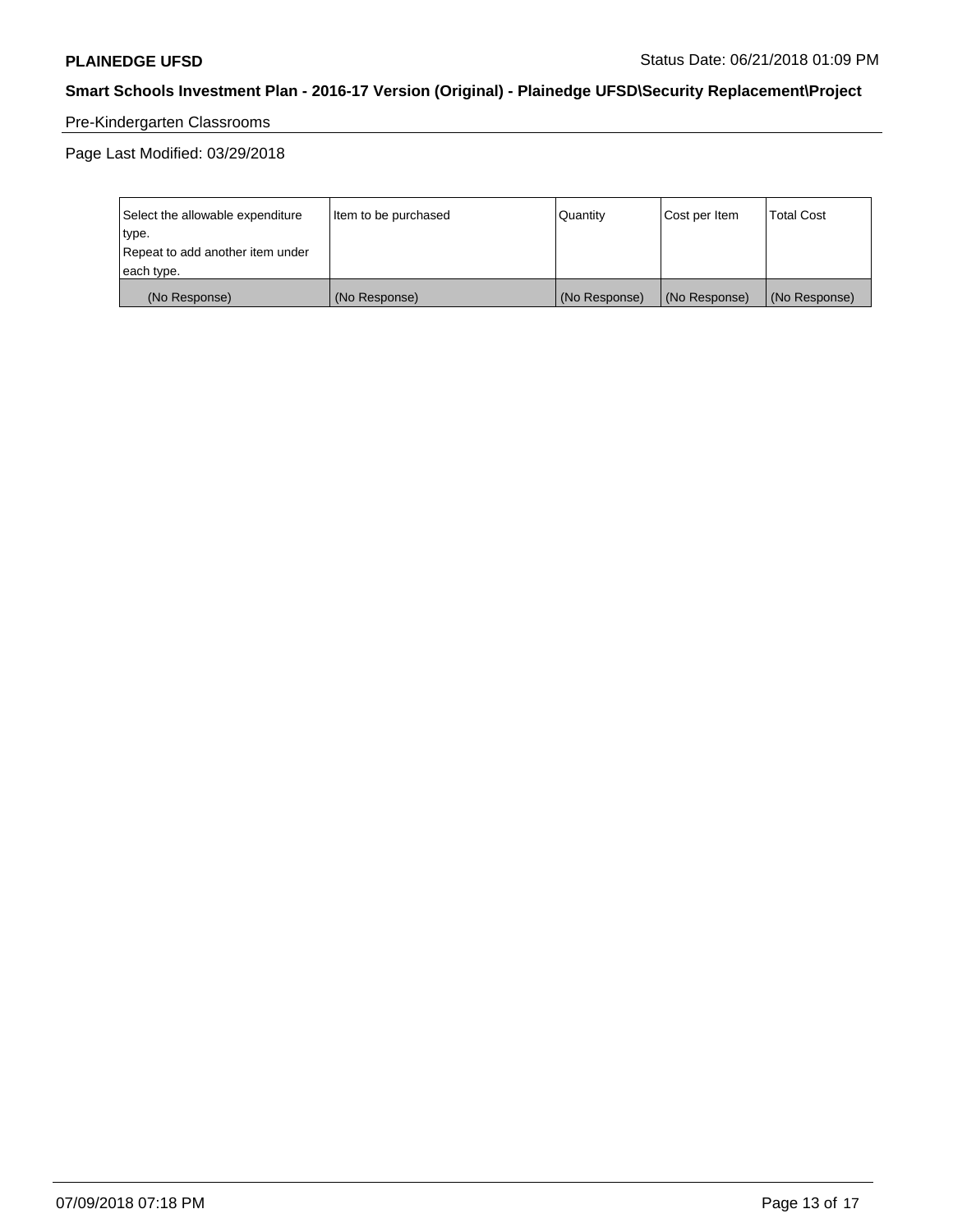#### Replace Transportable Classrooms

Page Last Modified: 03/29/2018

**1. Describe the district's plan to construct, enhance or modernize education facilities to provide high-quality instructional space by replacing transportable classrooms.**

(No Response)

**2. All plans and specifications for the erection, repair, enlargement or remodeling of school buildings in any public school district in the State must be reviewed and approved by the Commissioner. Districts that plan capital projects using their Smart Schools Bond Act funds will undergo a Preliminary Review Process by the Office of Facilities Planning.**

**Please indicate on a separate row each project number given to you by the Office of Facilities Planning.**

| <b>Project Number</b> |  |
|-----------------------|--|
| (No Response)         |  |
|                       |  |

**3. For large projects that seek to blend Smart Schools Bond Act dollars with other funds, please note that Smart Schools Bond Act funds can be allocated on a pro rata basis depending on the number of new classrooms built that directly replace transportable classroom units.**

**If a district seeks to blend Smart Schools Bond Act dollars with other funds describe below what other funds are being used and what portion of the money will be Smart Schools Bond Act funds.**

(No Response)

**4.** If you have made an allocation for **Replace Transportable Classrooms**, complete this table. **Note that the calculated Total at the bottom of the table must equal the Total allocation for this category that you entered in the SSIP Overview overall budget.**

|                                                | Sub-Allocation |
|------------------------------------------------|----------------|
| Construct New Instructional Space              | (No Response)  |
| Enhance/Modernize Existing Instructional Space | (No Response)  |
| Other Costs                                    | (No Response)  |
| Totals:                                        | 0              |

**5. Please detail the type, quantity, per unit cost and total cost of the eligible items under each sub-category. This is especially important for any expenditures listed under the "Other" category. All expenditures must be capital-bond eligible to be reimbursed through the SSBA. If you have any questions, please contact us directly through smartschools@nysed.gov.**

| Select the allowable expenditure | Item to be purchased | Quantity      | Cost per Item | <b>Total Cost</b> |
|----------------------------------|----------------------|---------------|---------------|-------------------|
| type.                            |                      |               |               |                   |
| Repeat to add another item under |                      |               |               |                   |
| each type.                       |                      |               |               |                   |
| (No Response)                    | (No Response)        | (No Response) | (No Response) | (No Response)     |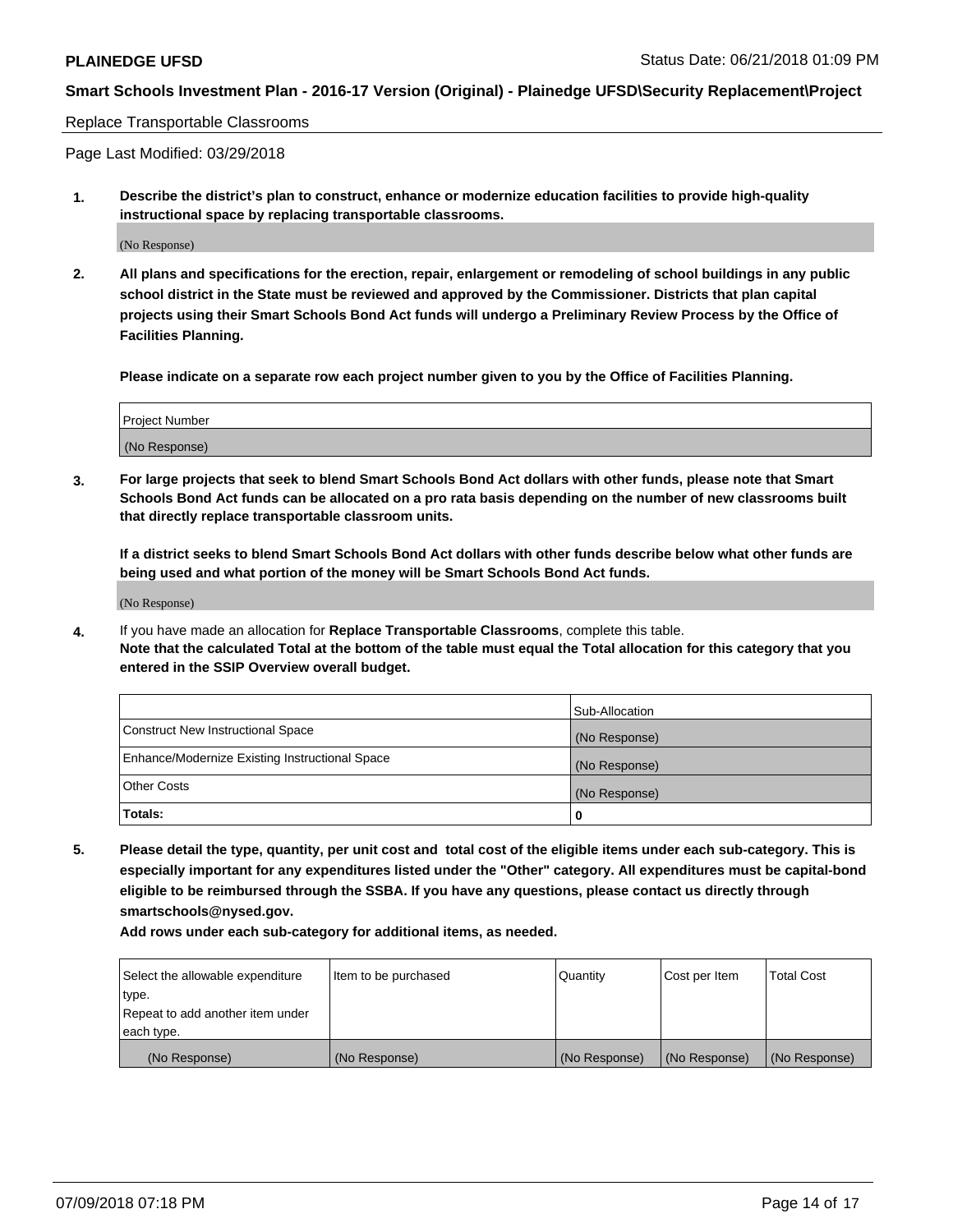### High-Tech Security Features

Page Last Modified: 06/21/2018

**1. Describe how you intend to use Smart Schools Bond Act funds to install high-tech security features in school buildings and on school campuses.**

While we are proud of the fact that we are ranked #12 in the State of New York for school safety, the District s goal is to be ranked #1 in the Nation. As such, the District is working on upgrading our current security measures and procedures. The District will be upgraded the existing interior and exterior cameras around the buildings for better face recognition and higher resolution. These upgrades will supply the District with optimal video quality in case of an emergency. No cabling is required since we will just be replacing existing cameras.

**2. All plans and specifications for the erection, repair, enlargement or remodeling of school buildings in any public school district in the State must be reviewed and approved by the Commissioner. Districts that plan capital projects using their Smart Schools Bond Act funds will undergo a Preliminary Review Process by the Office of Facilities Planning.** 

**Please indicate on a separate row each project number given to you by the Office of Facilities Planning.**

| Project Number        |  |
|-----------------------|--|
|                       |  |
| 28-05-18-03-7-999-BA1 |  |

#### **3. Was your project deemed eligible for streamlined Review?**

| 罓 | <b>Yes</b> |
|---|------------|
| П | Nο         |

**3a. Districts with streamlined projects must certify that they have reviewed all installations with their licensed architect or engineer of record, and provide that person's name and license number. The licensed professional must review the products and proposed method of installation prior to implementation and review the work during and after completion in order to affirm that the work was code-compliant, if requested.**

By checking this box, you certify that the district has reviewed all installations with a licensed architect or engineer of record.

**4. Include the name and license number of the architect or engineer of record.**

| <sup>1</sup> Name                                   | License Number |
|-----------------------------------------------------|----------------|
| Michael Mark (Mark Designs Studios Architecture PC) | 33516          |

**5.** If you have made an allocation for **High-Tech Security Features**, complete this table. **Note that the calculated Total at the bottom of the table must equal the Total allocation for this category that you entered in the SSIP Overview overall budget.**

|                                                      | Sub-Allocation |
|------------------------------------------------------|----------------|
| Capital-Intensive Security Project (Standard Review) | (No Response)  |
| <b>Electronic Security System</b>                    | 199,538        |
| <b>Entry Control System</b>                          | (No Response)  |
| Approved Door Hardening Project                      | (No Response)  |
| <b>Other Costs</b>                                   | (No Response)  |
| Totals:                                              | 199,538        |

**6. Please detail the type, quantity, per unit cost and total cost of the eligible items under each sub-category. This is especially important for any expenditures listed under the "Other" category. All expenditures must be capital-bond eligible to be reimbursed through the SSBA. If you have any questions, please contact us directly through**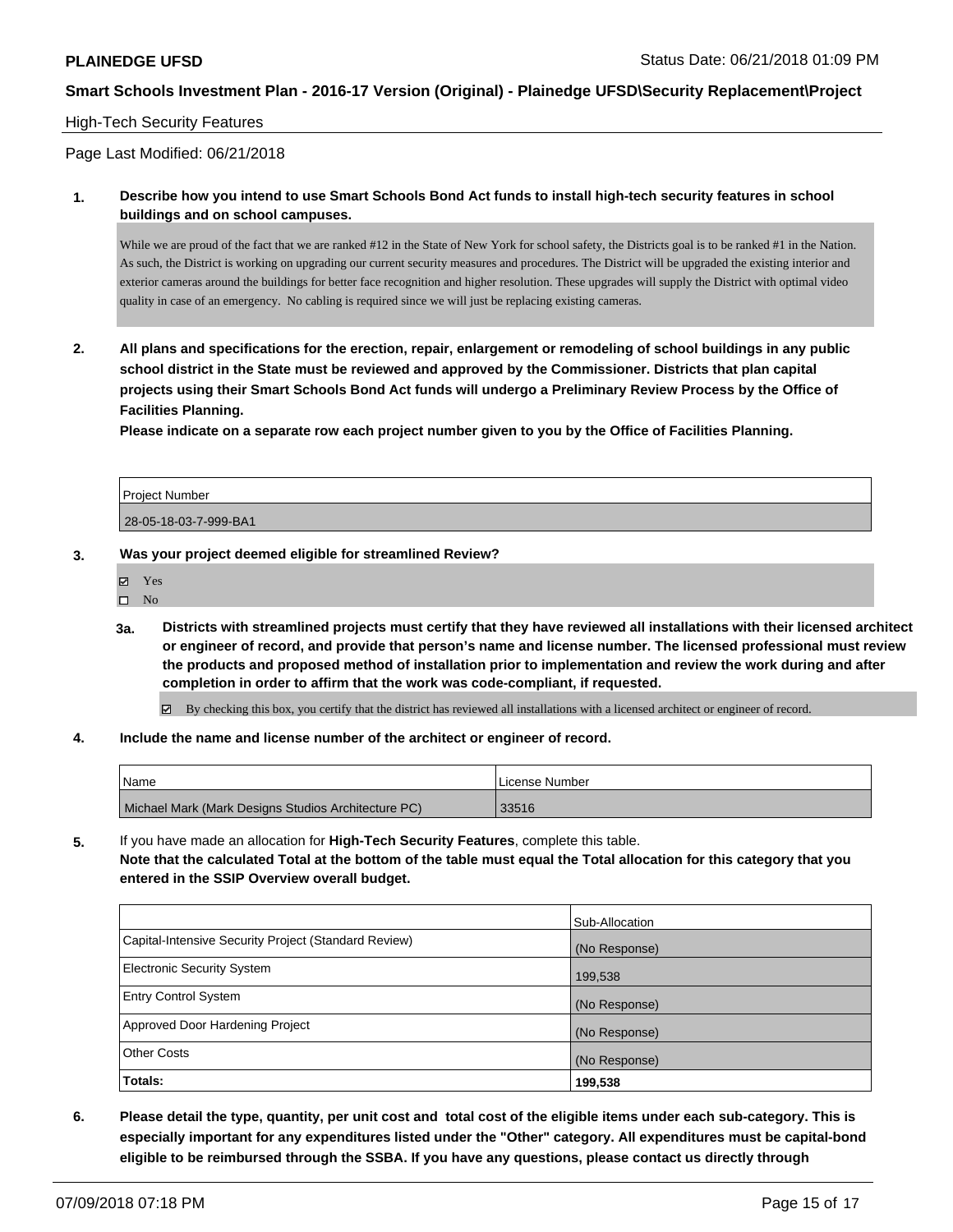## High-Tech Security Features

Page Last Modified: 06/21/2018

### **smartschools@nysed.gov.**

| Select the allowable expenditure<br>type.<br>Repeat to add another item under<br>each type. | Item to be purchased                                                                           | Quantity | Cost per Item | <b>Total Cost</b> |
|---------------------------------------------------------------------------------------------|------------------------------------------------------------------------------------------------|----------|---------------|-------------------|
| <b>Electronic Security System</b>                                                           | Hybrid DVR/NVR Server                                                                          | 3.00     | 999           | 2.997             |
| <b>Electronic Security System</b>                                                           | <b>Rack Mount Case</b>                                                                         | 3.00     | 170           | 510               |
| <b>Electronic Security System</b>                                                           | Digital Interface 16 Port Board                                                                | 6.00     | 999           | 5,994             |
| <b>Electronic Security System</b>                                                           | Digital Interface Real Time Upgrade                                                            | 6.00     | 449           | 2.694             |
| <b>Electronic Security System</b>                                                           | Pan Tilt Zoom Controller Card                                                                  | 3.00     | 299           | 897               |
| <b>Electronic Security System</b>                                                           | <b>1TB Hard Drive</b>                                                                          | 96.00    | 144           | 13,824            |
| <b>Electronic Security System</b>                                                           | <b>Digital Viewing Software</b>                                                                | 6.00     | 99            | 594               |
| <b>Electronic Security System</b>                                                           | <b>Remote Viewing Software</b>                                                                 | 6.00     | 99            | 594               |
| <b>Electronic Security System</b>                                                           | <b>DVR Server Configuration</b>                                                                | 3.00     | 726           | 2,178             |
| <b>Electronic Security System</b>                                                           | <b>1TB Hard Drive</b>                                                                          | 240.00   | 144           | 34,560            |
| <b>Electronic Security System</b>                                                           | Hybrid DVR/NVR Server (Upgrades to<br>Existing) - DVR Upgrades Installation<br>& Configuration | 9.00     | 155           | 1,395             |
| <b>Electronic Security System</b>                                                           | Interior 4MP Camera                                                                            | 27.00    | 655           | 17,685            |
| <b>Electronic Security System</b>                                                           | Interior 5 MP Camera                                                                           | 9.00     | 655           | 5.895             |
| <b>Electronic Security System</b>                                                           | Interior Camera Installation and<br>Configuration                                              | 36.00    | 304           | 10,944            |
| <b>Electronic Security System</b>                                                           | <b>Exterior 5MP Camera</b>                                                                     | 103.00   | 705           | 72,615            |
| <b>Electronic Security System</b>                                                           | <b>Exterior Camera Installation and</b><br>Configuration                                       | 103.00   | 254           | 26,162            |